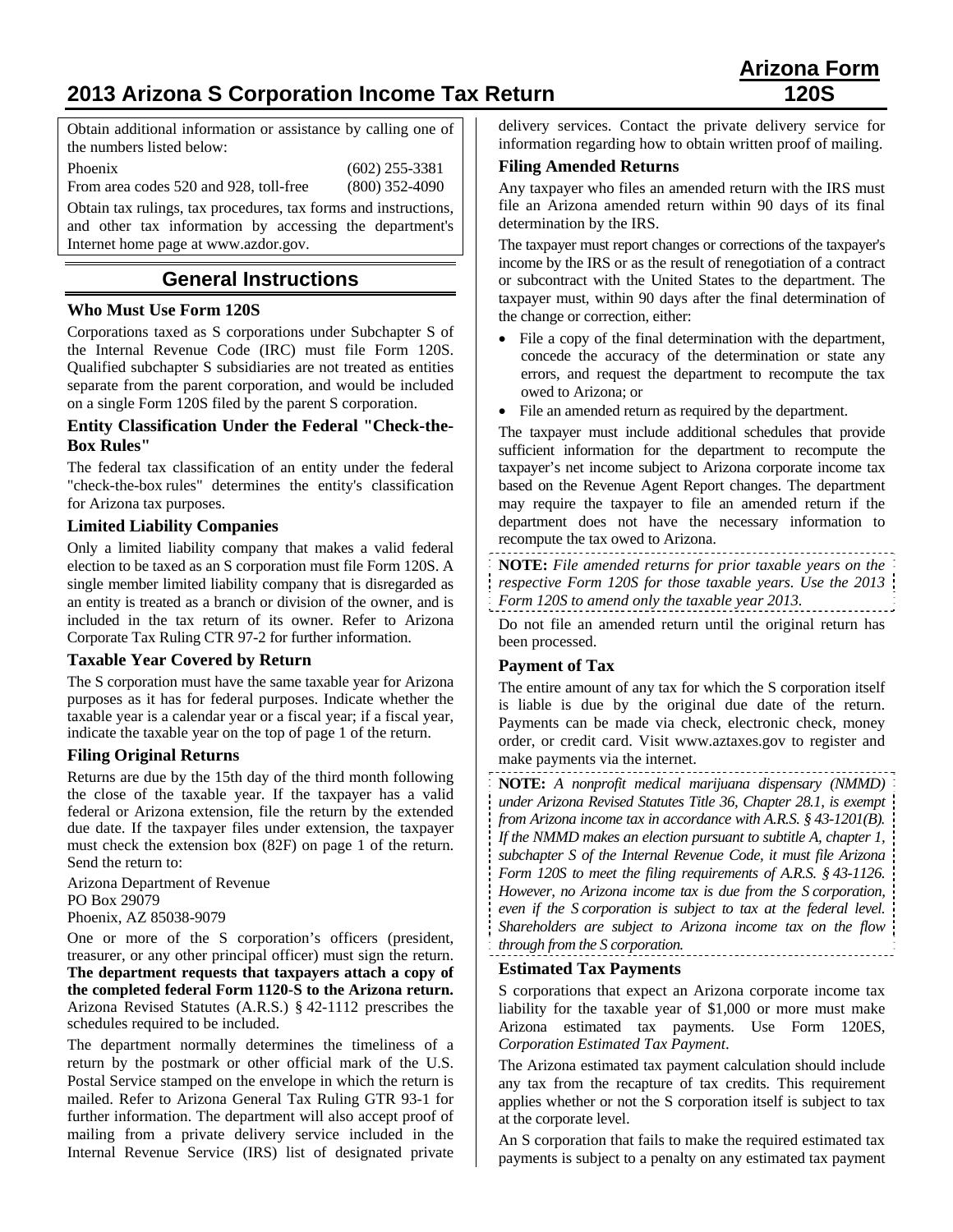which is late or underpaid. For exceptions to the estimated tax requirements, see the instructions for Form 220, *Underpayment of Estimated Tax by Corporations*.

The Arizona required annual payment of corporate estimated tax for an S corporation is the **smaller** of:

- (a) Ninety percent of the taxpayer's Arizona tax liability for the current taxable year; OR
- (b) An amount equal to the sum of:
	- (i) Ninety percent of the portion of the current taxable year's Arizona tax liability that is attributable to built-in gains income or certain capital gains income; **plus**
	- (ii) One hundred percent of the portion of the prior taxable year's Arizona tax liability that is attributable to excess net passive income.

**NOTE:** *In order for the taxpayer to base its estimated tax payments on the tax liability described in (b) above, the taxpayer's return filed for the prior taxable year must have been for a period of twelve months.*

Taxpayers required to make Arizona corporate estimated tax payments should use the 2014 Form 120W, *Estimated Tax Worksheet for Corporations*, to compute the required installments.

#### **ESTIMATED TAX PAYMENTS BY ELECTRONIC FUNDS TRANSFER**

Taxpayers whose Arizona corporate income tax liability for the preceding taxable year was \$20,000 or more must make Arizona corporate estimated tax payments via electronic funds transfer. Taxpayers whose Arizona corporate income tax liability for the preceding taxable year was less than \$20,000 may elect voluntary participation in the electronic funds transfer program. If a taxpayer makes its estimated tax payments by electronic funds transfer (EFT), the taxpayer should not submit Form 120ES to the department. Taxpayers who make estimated tax payments via electronic funds transfer must complete the department's electronic funds transfer authorization agreement at least 30 days prior to initiation of the first applicable transaction.

Refer to A.R.S. § 42-1129 and the related Arizona Administrative Code rules (A.A.C. R15-10-301 through R15-10-307) for detailed information.

**NOTE:** *Taxpayers required to make corporate estimated payments via EFT that fail to do so are subject to a penalty of 5% of the amount of the payment not made by EFT. See A.R.S. § 42-1125(O).* 

#### **ESTIMATED TAX PAYMENTS VIA THE INTERNET**

Taxpayers must be licensed by the department before they can register to pay taxes online. Visit www.aztaxes.gov to register and make estimated tax payments over the internet. If a taxpayer makes its estimated tax payments over the internet, the taxpayer should not submit Form 120ES to the department.

#### Electronic payment from checking or savings account

Estimated tax payments can be made electronically from a checking or savings account. Visit www.aztaxes.gov and choose the e-check option. There is no fee to use this method. This payment method will debit the amount from the specified checking or savings account on the date specified. If an electronic payment is made from a checking or savings account, a confirmation number will be generated. Please keep this confirmation number as proof of payment.

#### Credit card payment

Estimated tax payments can be made via American Express, Discover, MasterCard or VISA credit cards. Visit www.aztaxes.gov and choose the credit card option. This will take you to the website of the credit card payment service provider. The service provider will charge a convenience fee based on the amount of the tax payment. The service provider will disclose the amount of the convenience fee during the transaction and the option to continue or cancel the transaction will be presented. If you accept the convenience fee and complete the credit card transaction, a confirmation number will be generated. Please keep this confirmation number as proof of payment.

#### **Extension of Time to File a Return**

The S corporation can apply for an Arizona extension by filing a completed Form 120EXT by the original due date of the return. The S corporation can use a valid federal extension rather than applying for an Arizona extension. Form 120EXT must be used to transmit extension payments via check or money order, whether the S corporation uses a valid federal extension or requests an Arizona extension. Taxpayers that make extension payments over the internet need not file Form 120EXT, unless an Arizona extension is being requested. The S corporation must pay at least 90 percent of the tax liability (including the \$50 minimum tax) by the original due date of the return.

The department grants an Arizona extension for a period of six months. Arizona law provides that six months is the maximum extension of time to file that the department may grant. However, Arizona law provides that the department may accept the federal extension for the same period of time as covered by the federal extension.

Either the Arizona or federal extension provide an extension of time to file, but do not provide an extension of time to pay.

### **Penalties and Interest**

**A. Late Filing Penalty.** A return filed after the original due date is subject to the late filing penalty unless the S corporation has a valid federal or Arizona extension. A return filed after its extended due date is also subject to the late filing penalty. The late filing penalty is  $4\frac{1}{2}$  percent (.045) of the amount of tax required to be shown on the return. "Amount of tax required to be shown on the return" is the amount of tax imposed less the amount of any part of the tax paid on or before the beginning of the month and the amount of any credit against the tax which may be claimed on the return. The penalty period is each month or fraction of a month between the due date of the return and the date the S corporation filed the return. The maximum penalty is 25 percent of the tax found to be remaining due.

**B. Extension Underpayment Penalty.** The department imposes the extension underpayment penalty on any late or underpaid extension payments. The extension underpayment penalty is onehalf of one percent (.005) of the tax not paid. The penalty period is each 30 day period or fraction thereof between the original due date of the return and the date the S corporation paid the tax. The maximum penalty is 25 percent of the unpaid tax. Taxpayers subject to the extension underpayment penalty are not subject to the late payment penalty prescribed under A.R.S. § 42-1125(D).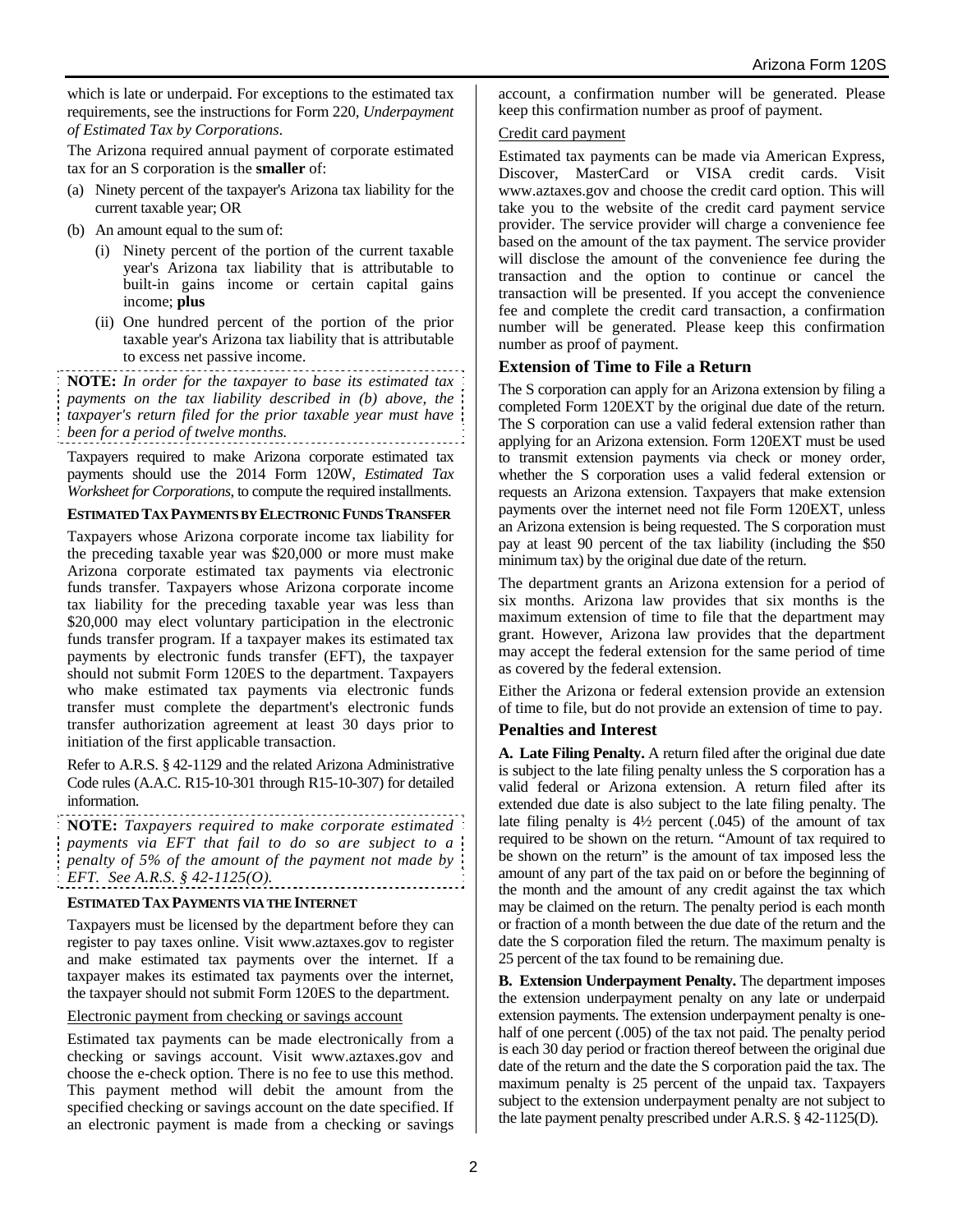**C. Late Payment Penalty.** The department imposes the late payment penalty on any amount shown as tax on a return that is not paid by the date prescribed for its payment. "Amount of tax shown on the return" is the amount of tax imposed shown on the return less the amount of any part of the tax paid on or before the beginning of the month and the amount of any credit against the tax which may be claimed on the return. The late payment penalty is one-half of one percent (.005) of the unpaid tax for each month or fraction of a month that the tax remains unpaid, not to exceed 10 percent of the unpaid tax.

**NOTE:** *If more than one of the penalties described in A, B, or C apply, the maximum combined penalty is 25 percent.*

Refer to Arizona Corporate Income Tax Ruling CTR 09-1 regarding the application of penalties to returns filed under extension.

**D. Information Return Penalty.** This form is an information return when no tax liability is due. The penalty for failing to file, filing late (including extensions) or filing an incomplete information return is \$100 for each month, or fraction of a month, that the failure continues, up to a maximum penalty of \$500.

**E. Interest.** The department assesses interest on any portion of the tax, whether determined by the department or the taxpayer, not paid by the date prescribed for its payment. The department applies interest, compounded annually, in the same manner and at the same time as prescribed by IRC § 6621, except that the Arizona rate of interest for both underpayments and overpayments *for all taxpayers* is the federal underpayment rate under IRC  $\frac{6621(a)(2)}{2}$ . On January 1 of each year, the department adds any interest outstanding as of that date to the principal amount of the tax. It is then a part of the principal amount of the tax and accrues interest until paid.

**F. Underpayment of Estimated Tax Penalty.** The department imposes the underpayment of estimated tax penalty on any late payment or underpayment of a required installment of estimated tax. Refer to Form 220 for further details. The penalty imposed is the penalty prescribed by A.R.S. § 43-582, for the applicable period.

### **Furnishing Data**

**The department requests that S corporations attach a copy of the federal return (along with all schedules and attachments) to the Arizona return.** A.R.S. § 42-1112 prescribes the schedules required to be included.

Do not send in a blank Arizona return with a copy of the federal return; the return will not process accurately. The taxpayer must furnish complete data. Answer all questions on the return. Complete all applicable schedules and attach all appropriate supplementary schedules.

### **Records**

Every S corporation should maintain books and records substantiating information reported on the return and keep these documents for inspection. Refer to Arizona General Tax Ruling GTR 96-1 for more information about record retention requirements.

### **IRC § 7519 Required Payments**

Taxpayers cannot deduct the federal required payments on their Arizona tax returns as an ordinary and necessary business expense or otherwise.

#### **Rounding Dollar Amounts**

Taxpayers must round amounts to the nearest whole dollar. If 50 cents or more, round up to the next dollar. If less than 50 cents, round down.

## **Specific Instructions**

Type or print the required information in the name, address, and information boxes on the top of page 1.

Indicate whether the taxable year is a calendar year or a fiscal year; if a fiscal year, indicate the taxable year on the top of the return. Indicate whether this return is an original or an amended return.

Enter the S corporation's employer identification number (EIN). Subsidiaries would enter the parent S corporation's TIN.

All returns, statements, and other documents filed with the department require a taxpayer identification number (TIN). Taxpayers and paid preparers that fail to include their TIN may be subject to a penalty. Paid tax return preparers must include their TIN where requested. The TIN for a paid tax return preparer is the individual's social security number or the employer identification number of their business.

If the taxpayer has a foreign address, enter the information in the following order: city, province or state, and country. Follow the country's practice for entering the postal code. **Do not abbreviate the country's name**.

**Information question A:** (Multistate S corporations only) check one box to indicate the apportionment formula used by the taxpayer. Air carriers must check the air carrier box and complete Schedule ACA. All non-air carrier taxpayers may choose between the standard sales factor formula or the enhanced sales factor formula, and complete Schedule A. See pages 8 and 9 of these instructions for more information.

**Information question G***:* Enter the total number of entity shareholders (exempt organizations, trusts, estates).

**NOTE:** *The total of the amounts entered for information questions E, F, and G should equal the total number of shareholders.*

### **Nonprofit Medical Marijuana Dispensary**

Only a nonprofit medical marijuana dispensary (NMMD) under Arizona Revised Statutes Title 36, Chapter 28.1, should fill out information question H. All other taxpayers should go to line 1.

**Information question H**: Check the box to indicate that the S corporation is a nonprofit medical marijuana dispensary and enter the registry identification number issued by the Arizona Department of Health Services. **Be sure to attach a copy of the dispensary's federal return.**

### **Line 1 - Total Distributive Income (Loss)**

Enter the net total of the pro rata share items of nonseparately computed income (loss) and separately stated income (loss) and deductions (from federal Form 1120-S, Schedule K).

**NOTE for NMMDs:** *A nonprofit medical marijuana dispensary should skip lines 2 through 25. Only fill out line 26 (Information Return Penalty), if applicable. Complete Schedule A (if a multistate NMMD) and Schedule B. Also attach Schedule C, as directed on page 3 of Form 120S.*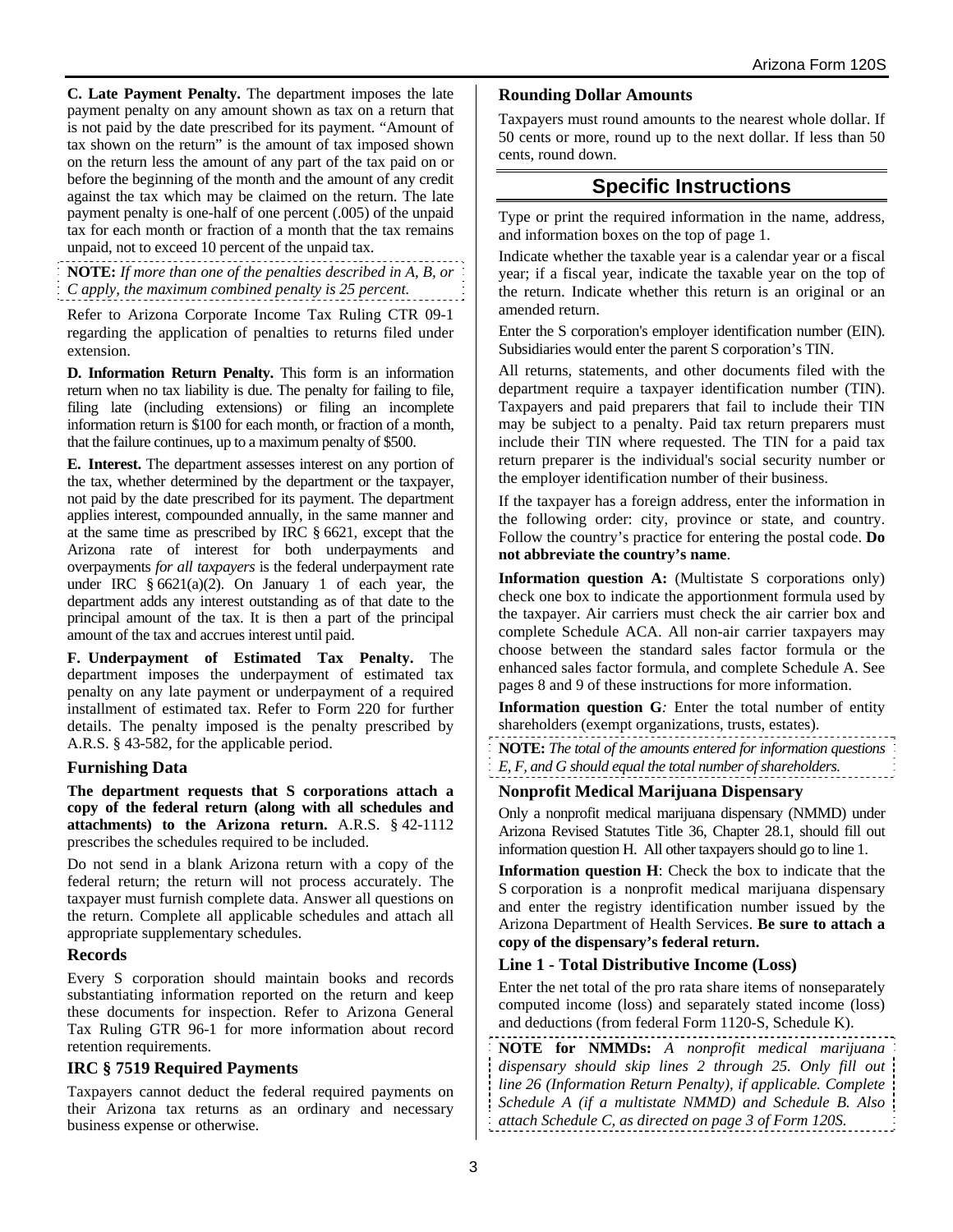#### **Income Subject to Federal and Arizona Corporate Income Taxes**

#### **Lines 2 through 4 - Excess Net Passive Income and Capital Gains/Built-in Gains**

Was the S corporation subject to the FEDERAL excess net passive income tax, capital gains tax, or built-in gains tax on its federal Form 1120-S? If so, the S corporation is subject to Arizona corporate income tax on this income.

Enter the amount of income which was subject to the federal excess net passive or capital/built-in gains income tax from the federal worksheet included in the instructions for Form 1120-S. (Refer to the instructions for the computation of these taxes in the federal Form 1120-S.)

#### **Lines 5 through 10 - Apportionment Computation (Multistate S Corporations Only)**

An S corporation that has income from business activity taxable in more than one state is a multistate S corporation. An S corporation that has income from business activity that is taxable entirely within Arizona is a wholly Arizona S corporation. Wholly Arizona S corporations should skip lines 5 through 10 and go directly to line 11.

Any S corporation that has income from business activity that is taxable both within and without Arizona must allocate and apportion its net income according to the Uniform Division of Income for Tax Purposes Act (UDITPA), A.R.S. §§ 43-1131 through 43-1150. The instructions for Schedules ACA and A have more detailed information regarding apportionment of income. Carry out the decimal on line 7 to six places.

#### **Line 5 - Nonapportionable or Allocable Income (Multistate S Corporations Only)**

Nonbusiness income is nonapportionable and specifically allocable to a particular state. "Business income" means income arising from transactions and activity in the regular course of the taxpayer's trade or business, and includes income from tangible and intangible property if the acquisition, management, and disposition of the property constitute integral parts of the taxpayer's regular trade or business operations. (A.R.S. § 43-1131(1)).

"Nonbusiness income" means all income other than business income. (A.R.S. § 43-1131(4)). Refer to A.R.S. §§ 43-1134 through 43-1138 for the methods of allocating certain types of nonbusiness income.

Enter the total amount of all income (loss) which is nonapportionable or specifically allocable to Arizona. Attach a schedule that details the amount of nonapportionable income subtracted on page 1, line 5.

#### **Line 7 - Arizona Apportionment Ratio (Multistate S Corporations Only)**

Compute the apportionment factors according to the instructions for Schedule ACA or A. Enter the average apportionment ratio from Schedule ACA, line 3, or from Schedule A, line A5, column C, on page 1, line 7.

#### **Line 9 - Other Income Allocated to Arizona (Multistate S Corporations Only)**

Enter the total amount of all income (loss) that is specifically allocable to Arizona. DO NOT include the amount of any nonbusiness income which is allocable to another state on this line. Attach a schedule that details the amount of income that is allocable to Arizona.

## **Arizona Tax Liability Computation**

Is the S corporation subject to federal and Arizona corporate income tax? If so, the S corporation must complete lines 2 through 25. Is the S corporation subject to Arizona corporate income tax from the recapture of the Arizona credits for environmental technology facilities, healthy forest enterprises, renewable energy industry or qualified facilities? If so, the S corporation must complete lines 13 through 25, even if not required to complete lines 2 through 12.

### **Line 12 - Arizona Tax**

The S corporation is subject to the tax computed on line 12 only if it has income subject to tax at the corporate level on the federal Form 1120-S, even if line 11 is zero or a negative amount. Pursuant to A.R.S. § 43-1111, the amount of the tax is the greater of \$50 or 6.968 percent of the net income subject to Arizona corporate income tax (line 11).

### **Line 13 - Tax From Recapture of Tax Credits**

Enter the amount of tax due from the recapture of tax credits from Arizona Form 300, Part II, line 29.

#### **Line 14 - Subtotal**

Add lines 12 and 13. This is the amount of tax to which the total amount of tax credits claimed by the taxpayer may be applied.

#### **Line 15 - Nonrefundable Tax Credits**

Enter the allowable nonrefundable tax credit amount from Arizona Form 300, Part II, line 53. This amount cannot be larger than the amount on line 14. Attach the completed credit forms to the tax return with Arizona Form 300.

- **Enterprise Zone Credit.** Taxpayers located in a former enterprise zone prior to June 30, 2011, may qualify to claim a third year credit for qualified employment positions. Complete Form 304 to claim this tax credit or carryforwards established in prior years.
- **Environmental Technology Facility Credit.** This tax credit is for costs incurred in constructing a qualified environmental technology manufacturing, producing, or processing facility as described in A.R.S. § 41-1514.02. Complete Form 305 to claim this tax credit.
- **Military Reuse Zone Credit.** This tax credit is for net increases in employment of full-time employees working in a military reuse zone established under Arizona law. Complete Form 306 to claim this tax credit.
- **Credit for Increased Research Activities.** This tax credit is for taxpayers who incur qualified research expenses for research conducted in Arizona. A portion of the excess credit claimed for taxable years beginning from and after December 31, 2009, may be refundable with approval from the Arizona Commerce Authority. Be sure to include only the nonrefundable portion on line 15. Complete Form 308 to claim this tax credit.
- **Pollution Control Credit.** This tax credit is for expenses incurred during the taxable year to purchase real or personal property used in the taxpayer's trade or business in Arizona to control or prevent pollution. Complete Form 315 to claim this tax credit.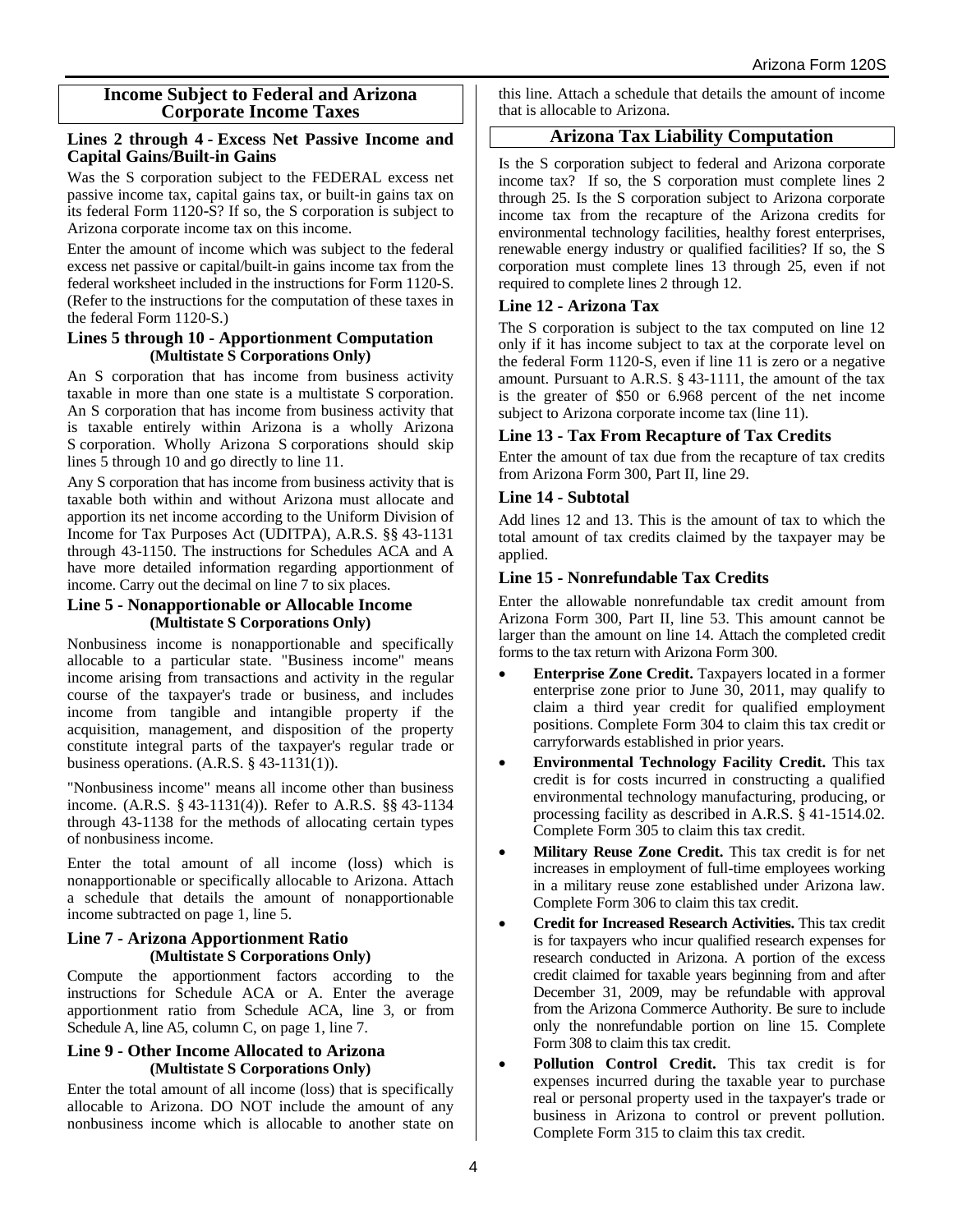- **Credit for Taxes Paid for Coal Consumed in Generating Electrical Power.** This tax credit is for a percentage of the amount paid by the seller or purchaser as transaction privilege tax or use tax for coal sold to the taxpayer that is consumed in the generation of electrical power in Arizona. Complete Form 318 to claim this tax credit.
- **Credit for Solar Hot Water Heater Plumbing Stub Outs and Electric Vehicle Recharge Outlets.** This tax credit is for the installation of solar hot water heater plumbing stub outs and electric vehicle recharge outlets in houses or dwelling units constructed by the taxpayer. The houses or dwelling units must be located in Arizona. Complete Form 319 to claim this tax credit.
- **Credit for Employment of TANF Recipients.** This tax credit is for net increases in qualified employment for recipients of temporary assistance for needy families (TANF) who are residents of Arizona. Complete Form 320 to claim this tax credit.
- **Agricultural Pollution Control Equipment Credit.** This tax credit is for expenses incurred during the taxable year to purchase tangible personal property that is primarily used in the taxpayer's business in Arizona to control or prevent agricultural pollution. Complete Form 325 to claim this tax credit.
- **Credit for Donation of School Site.** This tax credit is for the donation of real property and improvements to an Arizona school district or Arizona charter school for use as a school or as a site for the construction of a school. Complete Form 331 to claim this tax credit.
- **Credits for Healthy Forest Enterprises.** These tax credits are for net increases in qualified employment positions in a healthy forest enterprise and net training and certifying costs. Use Form 332 to claim these tax credits.
- **Credit for Employing National Guard Members.**  This tax credit is for an employer who has an employee that is a member of the Arizona National Guard and the employee was placed on active duty. Use Form 333 to claim this tax credit.
- **Motion Picture Credits.** Motion picture production companies that produced motion pictures, commercials, music videos, or television series completely or partially in Arizona may claim a transferable income tax credit for production costs. To qualify, productions must have been preapproved by the Arizona Commerce Authority by December 31, 2010. Use Form 334 to claim this tax credit.
- **Credit for Corporate Contributions to School Tuition Organizations.** This credit is for corporations who make contributions to school tuition organizations which provide scholarships and tuition grants to children attending qualified nongovernmental schools. Use Form 335 to claim this tax credit.
- **Credit for Solar Energy Devices Commercial and Industrial Applications.** This credit is available to taxpayers that install solar energy devices for

commercial, industrial, or any other nonresidential purpose in the taxpayer's trade or business located in Arizona. The taxpayer or an exempt organization may transfer the credit to a third party that either financed, installed, or manufactured the qualifying solar energy device. Use Form 336 to figure this tax credit.

- **Credit for Water Conservation System Stub Outs.** The credit for water conservation system plumbing stub outs has expired. This credit may not be claimed for taxable years ending after December 31, 2011. However, any credit carryover established in calendar year 2011 and prior will be allowed for not more than five consecutive taxable years. Use Form 337 to figure any allowable credit carryover.
- **Credit for Corporate Contributions to School Tuition Organizations for Displaced Students or Students With Disabilities.** This tax credit is for corporations who make contributions to school tuition organizations that provide scholarships and tuition grants to qualifying children attending qualified nongovernmental schools. Use Form 341 to claim this tax credit.
- **Renewable Energy Production Tax Credit.** This tax credit is for taxpayers that produce electricity using qualified energy resources. Approval by the Arizona Department of Revenue is required prior to claiming this tax credit. Use Form 343 to claim this tax credit.
- **Solar Liquid Fuel Credit.** This tax credit is for taxpayers that increase research activities related to solar liquid fuel. Additional credits will become available in 2016 for production and delivery system costs. Use Form 344 to claim this tax credit.
- **Credit for New Employment.** This tax credit is for taxpayers that have net increases in employment. The credit limit is administered by the Arizona Commerce Authority. Use Form 345 to claim this tax credit.
- **Additional Credit for Increased Research Activities for Basic Research Payments.** This tax credit is for taxpayers that make qualified basic research payments for research conducted in Arizona. Approval by the Arizona Department of Revenue is required prior to claiming this tax credit. Use Form 346 to claim this tax credit.
- **Credit for Qualified Health Insurance Plans.** This tax credit is for employers that provide qualified health insurance plans or contribute to health savings accounts for its employees who are Arizona residents. Use Form 347 to claim this tax credit.

Complete the appropriate credit form for each tax credit. Attach the completed credit form to the tax return with Arizona Form 300.

*Amended Returns:* Attach the completed credit form(s) to the amended Form 120S, with Arizona Form 300 whether or not the amount claimed on line 15 has changed.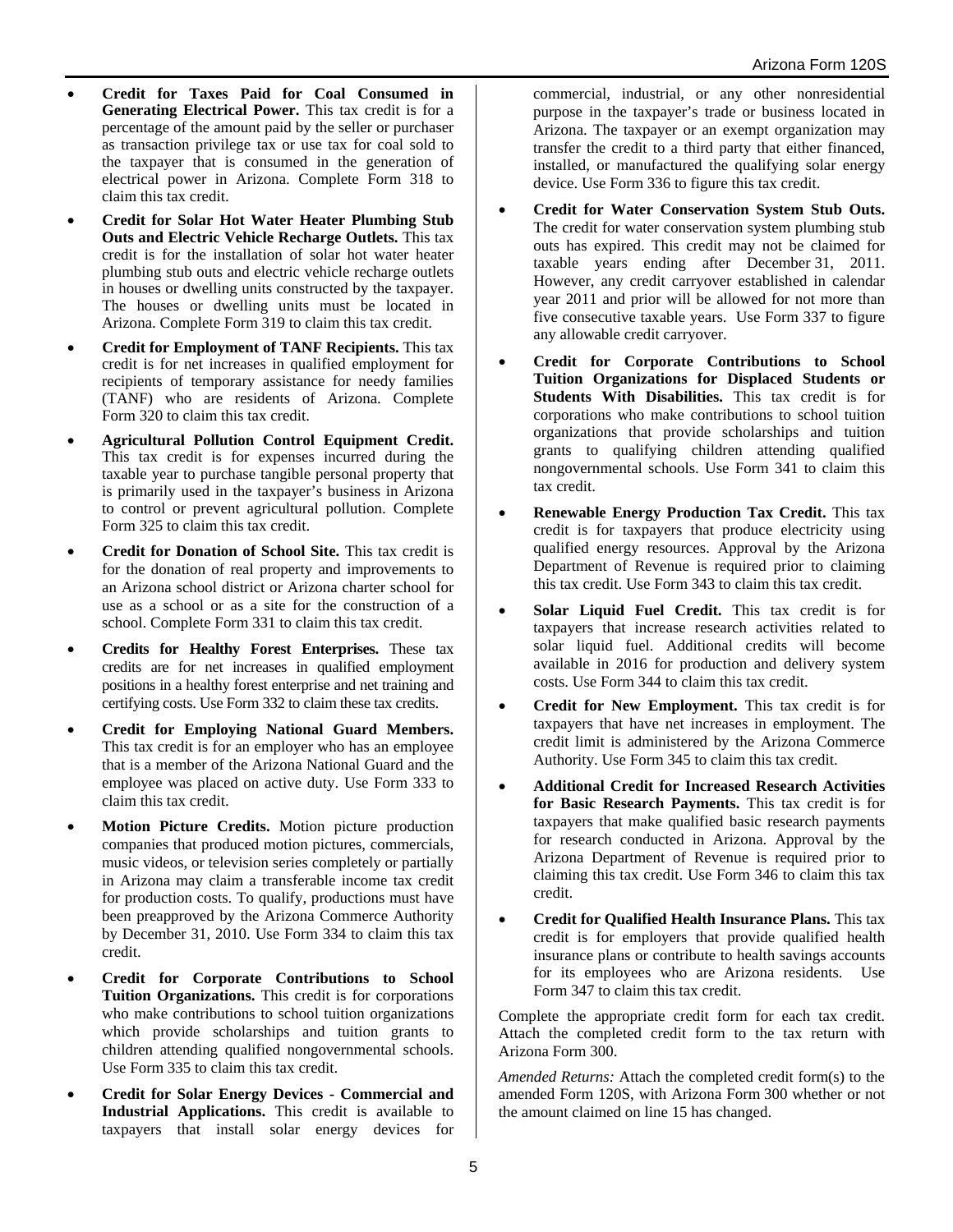## **Line 16 - Credit Type**

Indicate which nonrefundable tax credits were claimed on line 15 by entering the applicable form number(s) in the space provided.

| Nonrefundable Income Tax Credit                                                                                                      |     |  |  |  |  |
|--------------------------------------------------------------------------------------------------------------------------------------|-----|--|--|--|--|
| <b>Enterprise Zone Credit</b>                                                                                                        | 304 |  |  |  |  |
| <b>Environmental Technology Facility Credit</b>                                                                                      |     |  |  |  |  |
| Military Reuse Zone Credit                                                                                                           | 306 |  |  |  |  |
| Credit for Increased Research Activities                                                                                             |     |  |  |  |  |
| <b>Pollution Control Credit</b>                                                                                                      | 315 |  |  |  |  |
| Credit for Taxes Paid for Coal Consumed in Generating<br><b>Electrical Power</b>                                                     |     |  |  |  |  |
| Credit for Solar Hot Water Heater Plumbing Stub Outs<br>and Electric Vehicle Recharge Outlets                                        | 319 |  |  |  |  |
| Credit for Employment of TANF Recipients                                                                                             | 320 |  |  |  |  |
| Agricultural Pollution Control Equipment Credit                                                                                      | 325 |  |  |  |  |
| Credit for Donation of School Site                                                                                                   | 331 |  |  |  |  |
| <b>Credits for Healthy Forest Enterprises</b>                                                                                        | 332 |  |  |  |  |
| Credit for Employing National Guard Members                                                                                          | 333 |  |  |  |  |
| <b>Motion Picture Credits</b>                                                                                                        | 334 |  |  |  |  |
| Credit for Corporate Contributions to School Tuition<br>Organizations                                                                | 335 |  |  |  |  |
| Credit for Solar Energy Devices - Commercial and<br><b>Industrial Applications</b>                                                   | 336 |  |  |  |  |
| Credit for Water Conservation System Plumbing Stub Outs                                                                              | 337 |  |  |  |  |
| Credit for Corporate Contributions to School Tuition<br>Organizations for Displaced Students or Students With<br><b>Disabilities</b> | 341 |  |  |  |  |
| Renewable Energy Production Tax Credit                                                                                               | 343 |  |  |  |  |
| Solar Liquid Fuel Credit                                                                                                             | 344 |  |  |  |  |
| Credit for New Employment                                                                                                            | 345 |  |  |  |  |
| Additional Credit for Increased Research Activities for<br><b>Basic Research Payments</b>                                            | 346 |  |  |  |  |
| Credit for Qualified Health Insurance Plans                                                                                          | 347 |  |  |  |  |

### **Line 17 - Arizona Tax Liability**

Subtract line 15 from line 14. If line 15 is more than line 14, enter zero (0). Line 17 cannot be a negative amount.

#### **Tax Payments**

#### **Line 18 - Refundable Tax Credits**

Check the box(es) marked 308, 342 and/or 349 to indicate which of these tax credits the taxpayer is claiming. Enter the total amount of the credits claimed on line 18.

**Credit for Increased Research Activities.** A portion of this tax credit is refundable for qualified taxpayers. The refund is limited to 75% of the excess credit, which is the current year's credit less the current year's tax liability, not to exceed the amount approved by the Arizona Commerce Authority. Attach a copy of your "Certificate of Qualification" from the Arizona Commerce Authority, Form 300 and Form 308 to your return. Enter the amount from Form 308, Part VI, line 46.

**Credit for Renewable Energy Industry.** This tax credit is for expanding or locating qualified renewable energy operations in Arizona and is refundable in five equal installments. Pre-approval and post-approval are required through the Arizona Commerce Authority. Attach a copy of your "Certification of Qualification" from the Arizona Commerce Authority and Form 342 to your tax return to claim this credit. Enter the amount from Form 342, Part VI, line 18.

**Credit for Qualified Facilities.** This tax credit is for expanding or locating a qualified facility in Arizona and is refundable in five equal installments. Pre-approval and post-approval are required through the Arizona Commerce Authority. Attach a copy of your "Certification of Qualification" from the Arizona Commerce Authority and Form 349 to your tax return to claim this credit. Enter the amount from Form 349, Part VI, line 18.

If you are claiming more than one of the refundable tax credits, check the appropriate boxes and add the amounts from the credit forms together and enter the total on line 18, or use the worksheet below to figure the amount to enter on line 18.

| <b>Refundable Credit Worksheet</b>                                                             |  |  |  |  |  |  |
|------------------------------------------------------------------------------------------------|--|--|--|--|--|--|
| 1. Enter the refundable credit from<br>Form 308, Part VI, line 46.                             |  |  |  |  |  |  |
| 2. Enter the apportioned credit from<br>Form 342, Part VI, line 18.                            |  |  |  |  |  |  |
| 3. Enter the apportioned credit from<br>Form 349, Part VI, line 18.                            |  |  |  |  |  |  |
| 4. Add the amounts on lines 1, 2,<br>and 3. Enter the total here and on<br>Form 120S, line 18. |  |  |  |  |  |  |

*Amended Returns:* Attach the completed credit form(s) to the amended Form 120S, with Form 300, if applicable, whether or not the amount claimed on line 18 has changed.

#### **Line 19 - Extension Payments**

*Original Returns:* Enter any payment made with the request for extension of time to file the income tax return or made online by the original due date.

*Amended Returns:* Enter any payment made with the request for an extension of time to file the original return or made online by the original due date. DO NOT include or enter the amount of any penalties or interest paid.

#### **Line 20 - Estimated Payments**

*Original Returns:* Enter the total amount paid by the S corporation for the taxable year. Attach a schedule listing dates and payments made.

*Amended Returns:* Enter the total amount of estimated tax payments made by the S corporation for the taxable year. Do not include the amount of any penalties paid, or any reduction for the amount of an overpayment that was designated as an estimated tax payment for 2013 on a prior return.

#### **Line 21 - Total Payments**

*Original Returns:* Add lines 18, 19 and 20. Enter the total.

*Amended Returns*: Enter the total amount of tax payments made for the taxable year. Compute the total as follows:

- Add the amounts entered on lines 18, 19 and 20.
- Add the amount of a payment sent with the original return (if any);
- Add the amount of any payments made after the original return was filed; and
- Subtract the amount of any overpayment of tax (from the original return, line 23) and the total amount of any overpayments from an Arizona Department of Revenue correction notice, a prior amended return, or an audit.
- Do not include or enter the amount of any penalties or interest paid.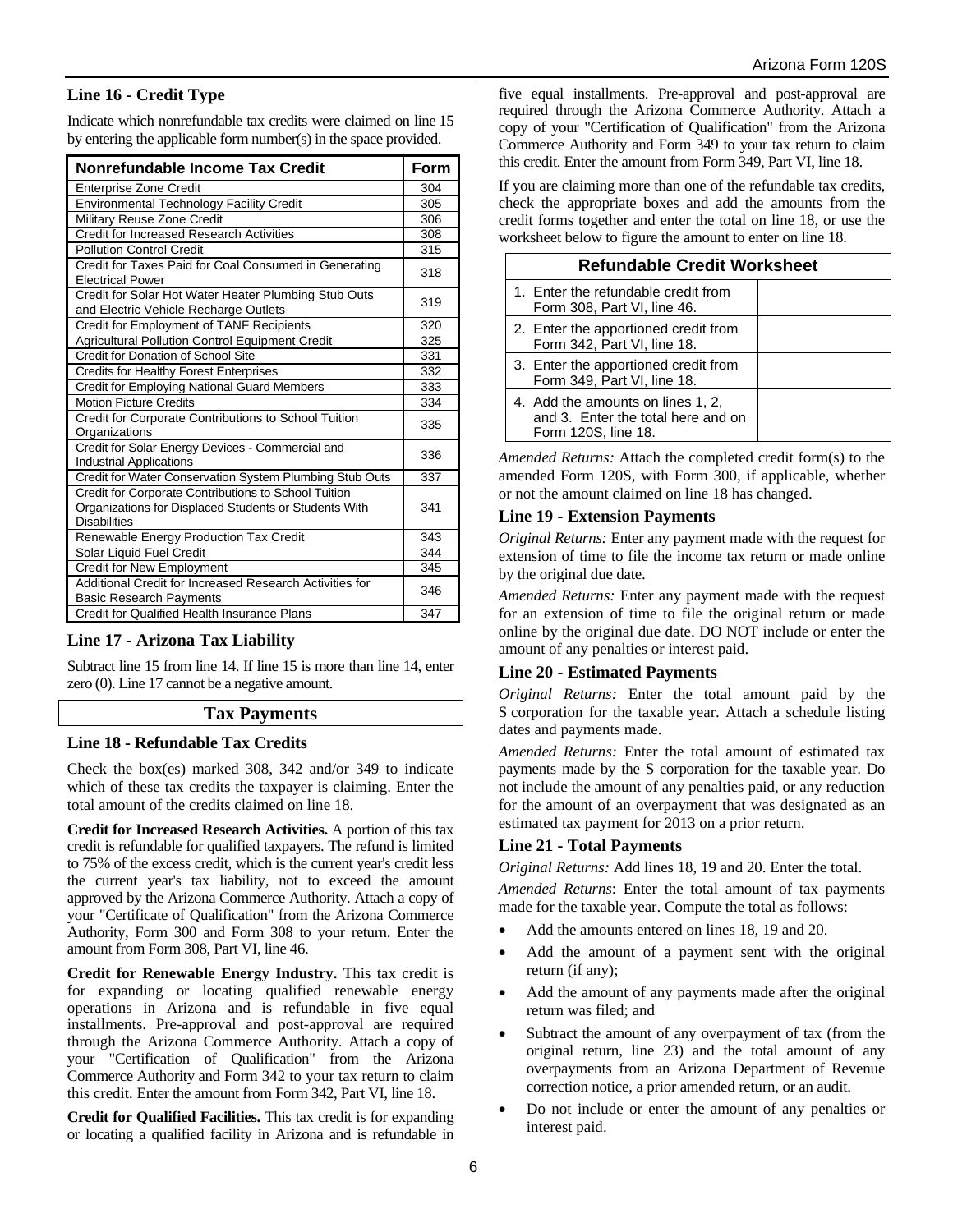## **Computation of Total Due or Overpayment**

#### **Line 22 - Balance of Tax Due**

If the amount on line 17 is **larger** than the amount on line 21, there is a balance of tax due. Subtract line 21 from line 17, and enter the difference. Skip line 23.

### **Line 23 - Overpayment of Tax**

If the amount on line 21 is **larger** than the amount on line 17, there is an overpayment of tax. Subtract line 17 from line 21, and enter the difference.

## **Line 24 - Penalty and Interest**

Calculate any penalty and interest due as a result of late filing or late payment of tax. Calculate interest on the amount shown on line 22 at the prevailing rate. The interest period is from the original due date of the return to the payment date. See the "Penalties and Interest" section beginning on page 2 of these instructions. Do not include or enter the amount from Form 220. Do not include or enter the amount of the information return penalty for late or incomplete filing on this line.

### **Line 25 - Estimated Tax Underpayment Penalty**

*Original returns:* The S corporation DOES NOT HAVE TO COMPLETE Form 220, *Underpayment of Estimated Tax by Corporations*, if the S corporation made estimated tax payments equal to 90 percent of the current taxable year's tax liability, and paid in four equal installments. The department will compute the underpayment of estimated tax penalty based on this method and notify the S corporation of any amount due. If the S corporation elects to have the department compute the penalty, do not check box **25A** or enter an amount on line 25.

The S corporation MUST COMPLETE Form 220, even though no penalty is due, if it made its estimated tax payments based on any of the following methods:

- The annualized income installment method;
- The adjusted seasonal installment method; or
- An amount, paid in four equal installments, that is equal to the sum of:

Ninety percent of the portion of the current taxable year's Arizona tax liability that is attributable to built-in gains income or certain capital gains income; **plus**

One hundred percent of the portion of the prior taxable year's Arizona tax liability that is attributable to excess net passive income.

Enter the total penalty from Form 220, Part C, line 37. Attach the completed Form 220 to the return **and** check box **25A**.

*Amended returns:* Do not recompute the estimated tax underpayment penalty. Enter the amount from line 25 of the original return or the amount from an Arizona Department of Revenue correction notice.

### **Line 26 - Information Return Penalty**

*Original Returns:* If no tax liability is due, and this return is filed late (including extension) or incomplete, enter the amount of the information return penalty on this line. The information return penalty is \$100 for each month, or fraction of a month, that the failure continues, up to a maximum penalty of \$500.

*Amended Returns:* Do not recompute the information return penalty. Enter the amount from line 26 of the original return or the amount from an Arizona Department of Revenue correction notice.

### **Line 27 - Total Due**

If the taxpayer had a balance of tax due on line 22, add line 22, line 24 and line 25. Enter the total on line 27. S corporations that do not have a tax liability, enter the amount from line 26. This is the total amount due. Payments can be made via check, electronic check, money order, or credit card.

#### **Check or Money Order**

Make checks payable to Arizona Department of Revenue. Include the taxpayer's EIN on the front of the check or money order. Include the check or money order with the return.

#### **Internet Payments**

Corporate taxpayers must be licensed by the department before they can register to pay taxes online. Visit www.aztaxes.gov to register and make payments over the internet.

Electronic payment from checking or savings account

Payments can be made electronically from a checking or savings account. Visit www.aztaxes.gov and choose the e-check option. There is no fee to use this method. This payment method will debit the amount from the specified checking or savings account on the date specified. If an electronic payment is made from a checking or savings account, a confirmation number will be generated. Please keep this confirmation number as proof of payment.

#### Credit card payment

Payments can be made via American Express, Discover, MasterCard or VISA credit cards. Visit www.aztaxes.gov and choose the credit card option. This will take you to the website of the credit card payment service provider. The service provider will charge a convenience fee based on the amount of the tax payment. The service provider will disclose the amount of the convenience fee during the transaction and the option to continue or cancel the transaction will be presented. If you accept the convenience fee and complete the credit card transaction, a confirmation number will be generated. Please keep this confirmation number as proof of payment.

### **Line 28 - Overpayment**

If the taxpayer had an overpayment of tax on line 23, subtract the total of line 24 and line 25 from line 23. Enter a positive difference on line 28. This is the total overpayment. If the difference is negative, enter the difference as a positive number on line 27.

### **Line 29 - Overpayment Applied to Estimated Tax**

*Original Returns:* The taxpayer may apply part or all of an overpayment reported on line 28 as a 2014 estimated tax payment. Enter the applicable amount on line 29.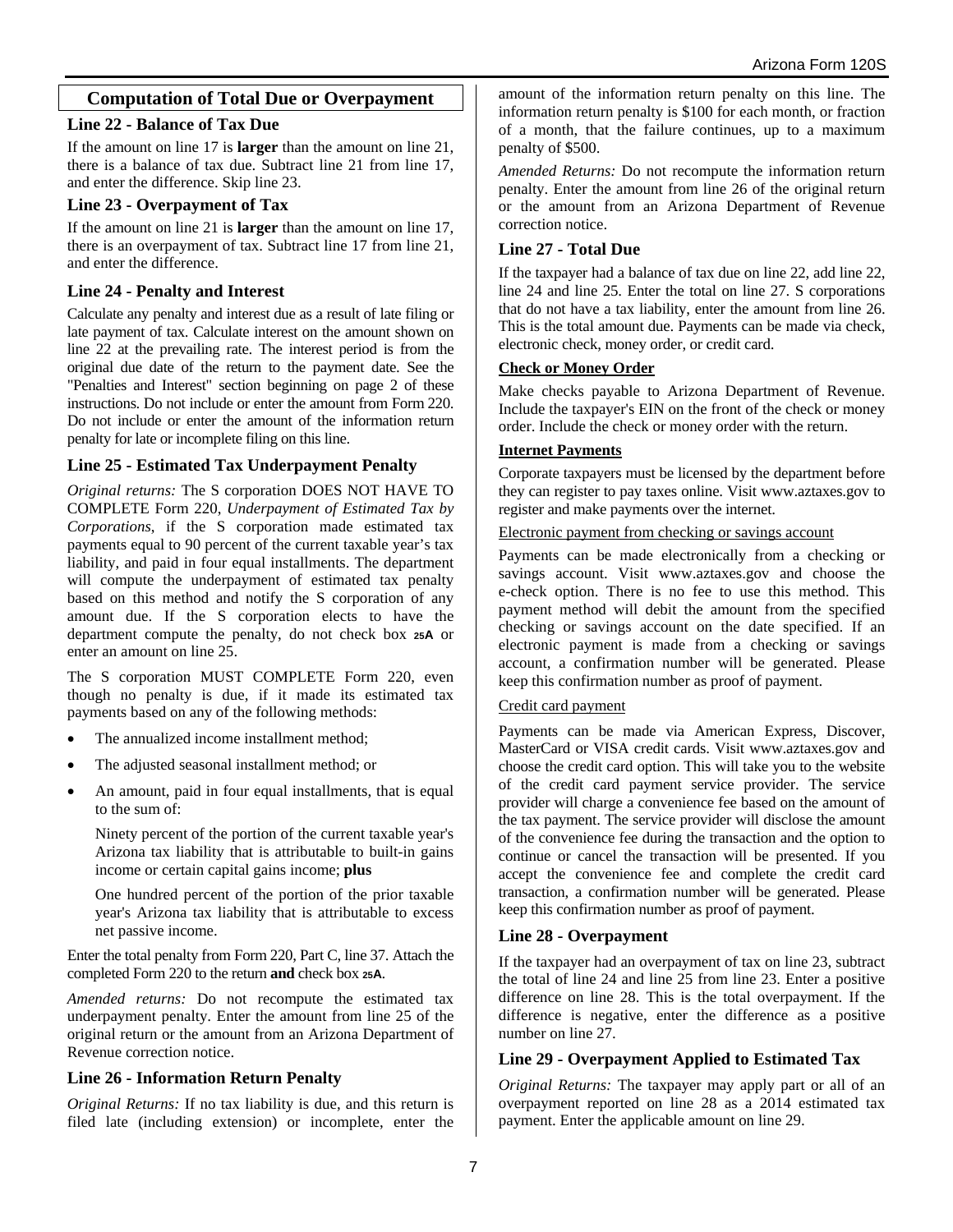*Amended Returns:* The taxpayer may apply part or all of an overpayment reported on line 28 as a 2014 estimated tax payment, if this amended return is filed during the taxpayer's taxable year 2014. Enter the applicable amount on line 29.

### **Line 30 - Refund**

Subtract line 29 from line 28. Enter the difference. This is the net refund amount.

#### **Schedule ACA - Air Carrier Apportionment Formula (Multistate S Corporation Air Carriers Only)**

A.R.S. §§ 43-1131 through 43-1150 govern the apportionment of income. An S corporation that engages in activities both within and without Arizona must apportion its business income.

A.R.S. § 43-1139(B) requires a taxpayer that is a qualifying air carrier to use revenue miles to apportion its business income to Arizona. The taxpayer must be engaged in air commerce. "Air commerce" means transporting persons or property for hire by aircraft in interstate, intrastate or international transportation. The taxpayer must complete Schedule ACA. Schedule ACA is available on the internet at: http://www.azdor.gov/Forms/Corporate.aspx. Check the box for information question A on page 1. Do not complete Schedule A.

#### **Schedule A - Apportionment Formula (Non-Air Carrier Multistate S Corporations Only)**

A.R.S. §§ 43-1131 through 43-1150 govern the apportionment of income. An S corporation that engages in activities both within and without Arizona must apportion its business income. The S corporation (other than a multistate air carrier) must base the apportionment on property, payroll, and sales in Arizona as compared with everywhere. "Everywhere" means the property, payroll, and sales factors related to the whole unitary business.

Non-air carrier multistate S corporations must choose one of two apportionment formulae for calculating the apportionment ratio. Non-air carrier multistate S corporations may elect the enhanced sales factor formula. The standard sales factor formula must be used by non-air carrier multistate S corporations not electing to use the enhanced sales factor formula.

The numerator of the fraction of the standard sales factor formula is the property factor plus the payroll factor plus two times the sales factor. The denominator of the fraction is four. For tax years beginning from and after December 31, 2008, the numerator of the fraction of the enhanced sales factor formula is the property factor plus the payroll factor plus eight times the sales factor. The denominator of the fraction is ten.

Taxpayers using any of the aforementioned apportionment methods shall complete lines 5 through 10 on page 1.

**NOTE:** *When computing the factors of the apportionment ratio, round amounts to the nearest whole dollar. If 50 cents or more, round up to the next dollar. If less than 50 cents, round down.*

## **Line A1 - Property Factor**

The value of tangible personal property and real property owned by the taxpayer is its original cost. The taxpayer normally determines the average value of its owned property by averaging the values at the beginning and ending of the tax period.

The value of tangible personal property and real property rented by the taxpayer is eight times its net annual rental rate, less the aggregate annual subrental rates paid by subtenants of the taxpayer.

Report real property situated and tangible personal property permanently located in Arizona, if connected with the business, as property within Arizona. Allocate the value of mobile property to Arizona based on the total time that the property was within Arizona.

Compute the property factor on line A1c by dividing column A by column B, and entering the resulting ratio in column C. Express the ratio as a decimal carried out to six places. The property factor on line A1c, column C, will never exceed 100 percent.

## **Line A2 - Payroll Factor**

Report salaries, wages, or other compensation of officers, employees, etc. as within Arizona, if performance of the services occurs here. This rule applies regardless of where payment is made or control exercised. This rule also applies regardless of whether the performance of the services is partly or wholly in connection with the apportionable business carried on outside the state or in interstate or foreign commerce.

Allocate the compensation of officers and employees who perform services partly within and partly without Arizona to this state when:

- The services performed outside of Arizona are incidental to the employee's service within Arizona; or
- The employee's base of operation is in Arizona; or
- The employee has no base of operation in any state, but the direction or control of the employee is from Arizona; or
- The employee has no base of operation in any state and there is no direction or control from a state in which the employee performs some part of his services, but the employee's residence is in Arizona.

Compute the payroll factor on line A2 by dividing column A by column B and entering the resulting ratio in column C. Express the ratio as a decimal carried out to six places. The payroll factor on line A2, column C, will never exceed 100 percent.

Detailed instructions for the standard sales factor begin below. If you have selected the enhanced sales factor formula, skip to the section titled "Enhanced Sales Factor".

## **Standard Sales Factor**

Check the box for information question A on page 1 of the return to indicate that the standard double weighting of the sales factor will be used to calculate the apportionment ratio on the S corporation's return. Use the number located on the left-hand side of Schedule A, line A3d, column A, to double weight the sales factor.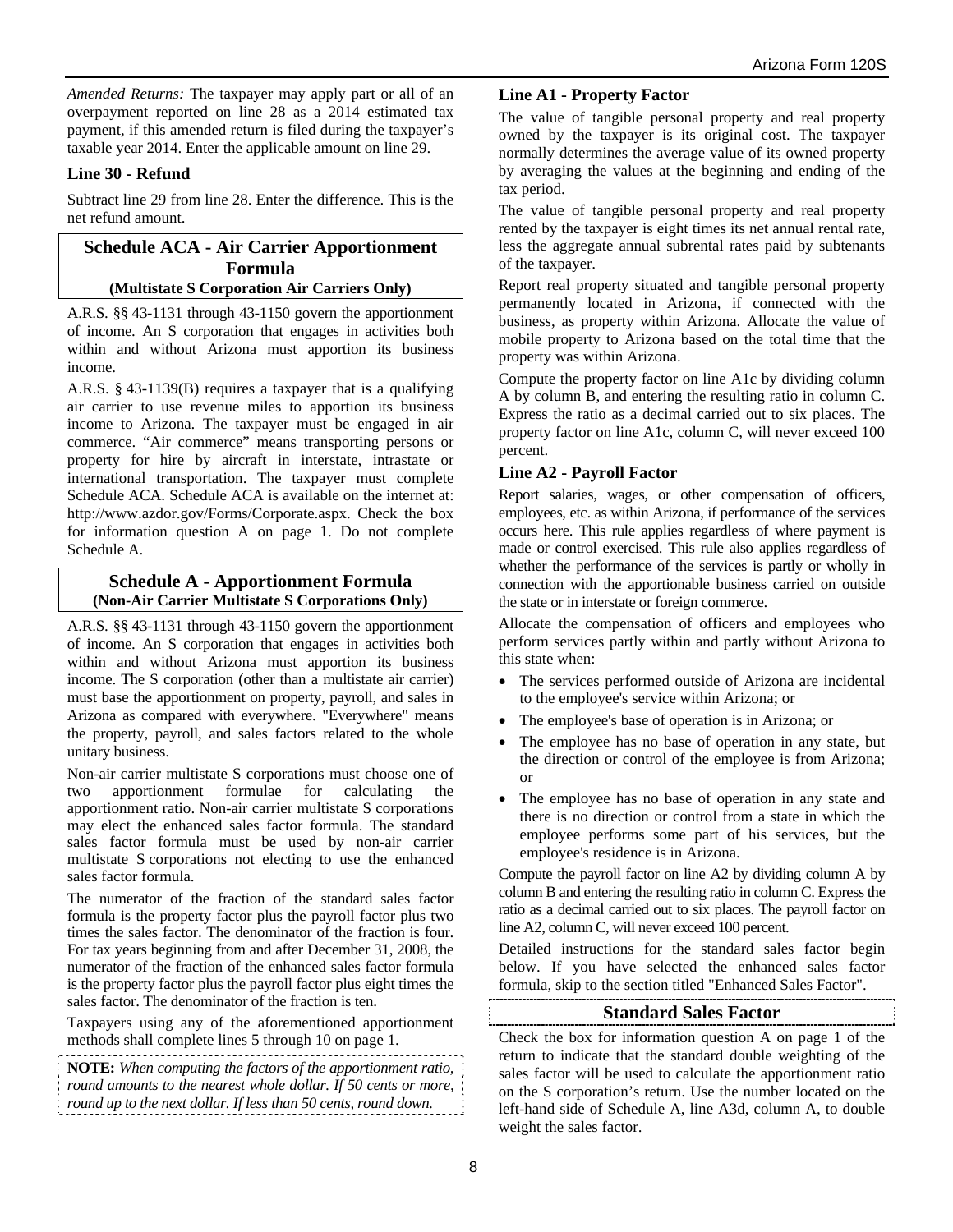## **Line A3 - Standard Sales Factor**

The term "sales" includes all gross receipts from transactions and activities in the course of the regular trade or business that produce income.

Determine sales within Arizona on a destination sales basis.

**NOTE:** *Multiply the amount entered on line A3c, column A, of Schedule A (total Arizona sales) by two (double weighted sales factor) on line A3d, column A. Enter the result on line A3e, column A. Do not double the amount on line A3c, column B, when carrying it down to line A3e, column B, of Schedule A (everywhere sales of the S corporation).* 

The sales factor on line A3e, column C, may, in certain circumstances, exceed 100 percent. However, since the total ratio (line A4, column C) is divided by four, the average ratio (line A5, column C) will not exceed 100 percent.

### **Line A5 - Average Apportionment Ratio**

Divide the total ratio, line A4, column C, by four. Enter the average ratio here and on page 1, line 7. Express the ratio as a decimal carried out to six places.

**NOTE:** *If both the numerator and denominator of a factor are zero, the taxpayer must exclude the factor from the apportionment ratio. Do not exclude a factor if the numerator is zero and the denominator is greater than zero. If the property or payroll factor is excluded, determine the average ratio (line A5, column C) by dividing the total ratio by three. If the sales factor is excluded, determine the average ratio by dividing the total ratio by two. If two of the factors are excluded, the remaining factor, without respect to any weighting, is the apportionment ratio.*

### **Enhanced Sales Factor**

Check the box for information question A on page 1 to indicate that the enhanced sales factor formula will be used to calculate the apportionment ratio on the S corporation's return. Use the number located on the right-hand side of line A3d, column A, to weight the sales factor at eight times.

### **Line A3 - Enhanced Sales Factor**

The term "sales" includes all gross receipts from transactions and activities in the course of the regular trade or business that produce income.

Determine sales within Arizona on a destination sales basis.

**NOTE:** *Multiply the amount entered on line A3c, column A, of Schedule A (the total Arizona sales) by eight (enhanced sales factor) on line A3d, column A. Enter the result on line A3e, column A. Do not multiply the amount on line A3c, column B, by eight when carrying the number down to line A3e, column B, of Schedule A (the everywhere sales of the S corporation).* 

The sales factor on line A3e, column C, may, in certain circumstances, exceed 100 percent. However, since the total ratio (line A4, column C) is divided by ten, the average ratio (line A5, column C) will not exceed 100 percent.

### **Line A5 - Average Apportionment Ratio**

Divide the total ratio, line A4, column C, by ten. Enter the average ratio here and on page 1, line 7. Express the ratio as a decimal carried out to six places.

**NOTE:** *If both the numerator and denominator of a factor are zero, the taxpayer must exclude the factor from the apportionment ratio. Do not exclude a factor if the numerator is zero and the denominator is greater than zero. If the property or payroll factor is excluded, determine the average ratio (line A5, column C) by dividing the total ratio by nine. If the sales factor is excluded, determine the average ratio by dividing the total ratio by two. If two of the factors are excluded, the remaining factor, without respect to any weighting, is the apportionment ratio.*

## **Schedule B - Other Information**

Answer all questions (B1 through B6) as accurately and completely as possible.

**Question B3:** List the name, title and telephone number of the individual who Arizona Department of Revenue employees may contact to schedule an audit of this return. Confidential information may be disclosed to a principal officer, any person designated by a principal officer, any person designated in a resolution by the corporate board of directors or other similar governing body, or to an individual designated as an authorized representative in a valid power of attorney. A principal corporate officer of a parent corporation may execute a written authorization for a controlled subsidiary. If this individual is not a principal officer, or is not designated as an authorized representative in a valid power of attorney, the taxpayer understands and agrees that confidential information may be disclosed to this individual.

#### **ADMINISTRATIVE RELIEF REQUESTS**

A.R.S. § 43-1148 provides administrative relief if the allocation and apportionment provisions of UDITPA do not fairly represent the extent of the taxpayer's business activity in Arizona. The taxpayer may petition for an alternative method of computing its income attributable to Arizona, or the department may require an alternative method.

A departure from the allocation and apportionment provisions is allowed only in limited cases. Taxpayers seeking such relief should submit a letter to the Corporate Income Tax Audit Section 60 days prior to the filing of the return setting forth the relief that is requested and the justification for the relief.

### **Certification**

One or more of the following officers (president, treasurer, or any other principal officer) must sign the return.

**Paid preparers:** Sign and date the return. Complete the firm name and address lines (the paid preparer's name and address, if self-employed). Enter the paid preparer's TIN, which is the firm's EIN or the individual paid preparer's social security number.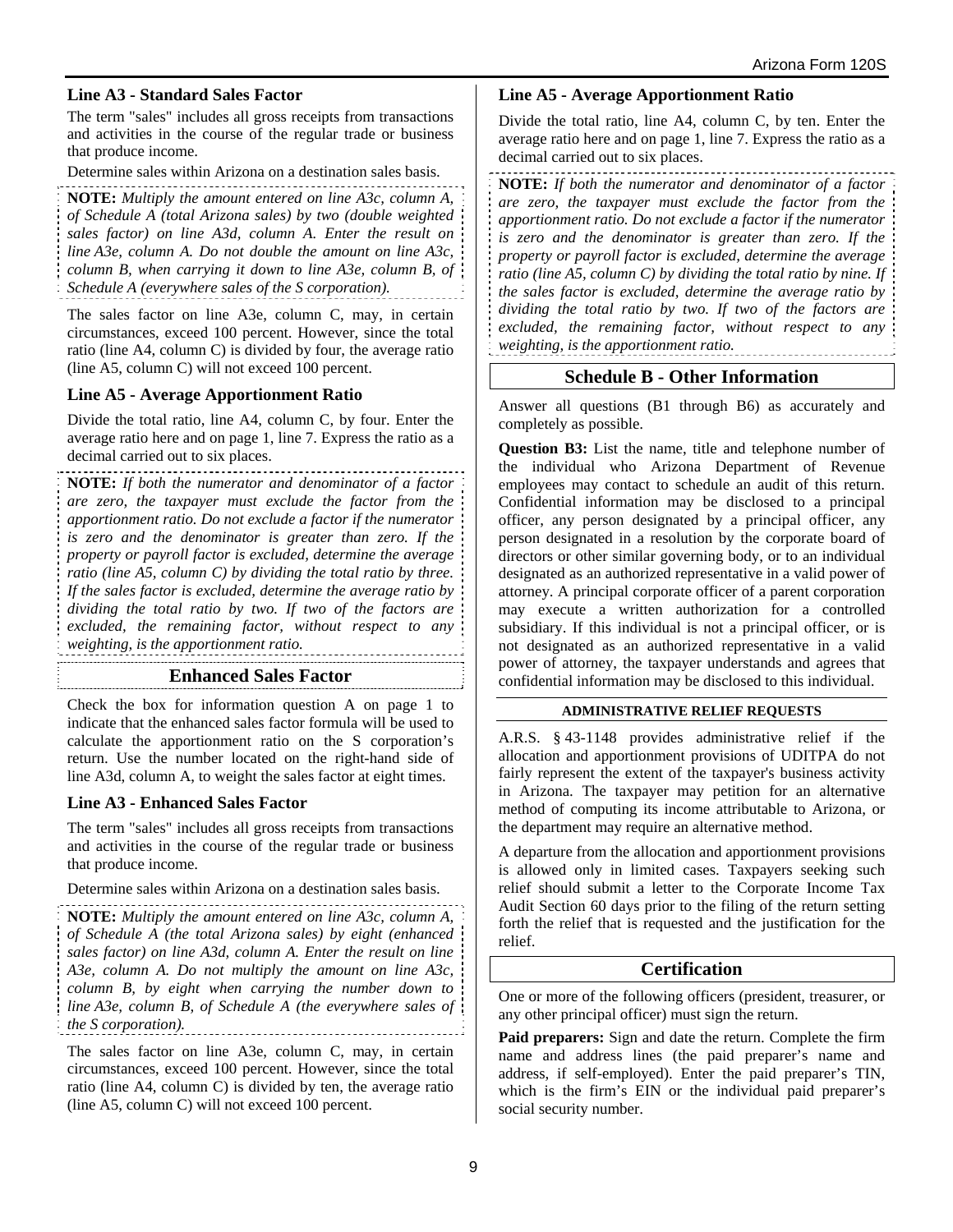## **Schedule K-1 - S Corporation Instructions**

Use this schedule for resident individual shareholders, resident estate shareholders, and resident trust shareholders.

Arizona Form 120S, Schedule K-1, is only required if the S corporation has capital gain (loss). If the S corporation does not have any capital gain (loss) for the taxable year, the filing of Arizona Form 120S, Schedule K-1, is not necessary.

Type or print the required information in the name, address, and information boxes on the top of the Arizona Form 120S, Schedule K-1. Indicate whether the S corporation's taxable year is a calendar year or a fiscal year; if a fiscal year, indicate the period covered by the taxable year on the schedule. Indicate whether this is an original or an amended schedule.

For the resident individual shareholder, Arizona Form 120S, Schedule K-1, provides information so the shareholder can calculate its subtraction for net long-term capital gain for assets acquired after December 31, 2011.

For the resident estate shareholder or resident trust shareholder, Arizona Form 120S, Schedule K-1, provides information to the shareholder so the shareholder can (1) calculate its subtraction for net long-term capital gain for assets acquired after December 31, 2011; and/or (2) provide information to each beneficiary so each beneficiary can calculate its subtraction for net long-term capital gain for assets acquired after December 31, 2011.

#### **The subtraction is only available to individuals, estates, and trusts.**

A worksheet is provided at the end of these instructions that may assist the S corporation in determining the amounts to include on each resident shareholder's Arizona Form 120S, Schedule K-1.

## **Schedule K-1(NR) - S Corporation Instructions**

Use this schedule for nonresident individual shareholders, nonresident estate shareholders, nonresident trust shareholders and exempt organization shareholders.

Type or print the required information in the name, address, and information boxes on the top of the Arizona Form 120S, Schedule K-1(NR). Indicate whether the S corporation's taxable year is a calendar year or a fiscal year; if a fiscal year, indicate the period covered by the taxable year on the schedule. Indicate whether this is an original or an amended schedule.

#### **Column (a) - Distributive Share Amount**

**Wholly Arizona S corporations** - in column (a), enter the distributive share amount for each line item from the federal Form 1120-S, Schedule K-1.

**Multistate S corporations -** in column (a), enter the nonresident shareholder's distributive share of the multistate S corporation's income (loss) that is subject to apportionment from the federal Form 1120-S, Schedule K-1.

### **Column (b) - Arizona Apportionment Ratio**

**Wholly Arizona S corporations -** enter 100 percent.

**Multistate S corporations** - enter the average ratio amount from Form 120S, Schedule A, line A5, column C, or Schedule ACA, line 3. (Refer to Schedule A or Schedule ACA instructions.) **Column (c) - Arizona Source Income**

**Wholly Arizona S corporations** - multiply column (a) by column (b). Enter the result in column (c).

**Multistate S corporations -** attach a schedule that details (for each line item) the following computation:

- Step 1 The shareholder's distributive share of the S corporation's income subject to apportionment multiplied by the average ratio in column (b).
- Step 2 The shareholder's distributive share of the S corporation's income (loss) which is specifically allocable to Arizona.
- Step 3 The total of the amounts computed in steps 1 and 2 that is to be entered in column (c).

**NOTE:** *Do not include the amount of any nonbusiness income allocable to another state in the total entered in column (c).*

**All S corporations** - Column (c) is the shareholder's Arizona source income from the S corporation. Shareholders should refer to the instructions for Form 120S, Schedule K-1(NR), for information on completing their Arizona tax returns.

For the nonresident individual shareholder, page 2 of Arizona Form 120S, Schedule K-1(NR), provides information so the shareholder can calculate its subtraction for net long-term capital gain for assets acquired after December 31, 2011.

For the nonresident estate shareholder or nonresident trust shareholder, page 2 of Arizona Form 120S, Schedule K-1(NR), provides information so the shareholder can (1) calculate its subtraction for net long-term capital gain for assets acquired after December 31, 2011; and/or (2) provide information to each beneficiary so each beneficiary can calculate its subtraction for net long-term capital gain for assets acquired after December 31, 2011.

#### **The subtraction is only available to individuals, estates, and trusts.**

A worksheet is provided at the end of these instructions that may assist the S corporation in determining the amounts to include on Part II of each nonresident shareholder's Arizona Form 120S, Schedule K-1(NR).

### **Shareholder Reporting Requirements for 2013**

### **Exempt Organization Shareholders**

Exempt organization shareholders must file Form 99T, *Arizona Exempt Organization Business Income Tax Return*, to report the income (loss) from the S corporation. This income (loss) is included in the organization's unrelated business taxable income from the federal Form 990-T.

### **Resident Individual Shareholders**

Resident individual shareholders are taxable on their entire distributive share of income from the S corporation. The distributive share of income reported on the federal return will flow through to Form 140, *Resident Personal Income Tax Return*.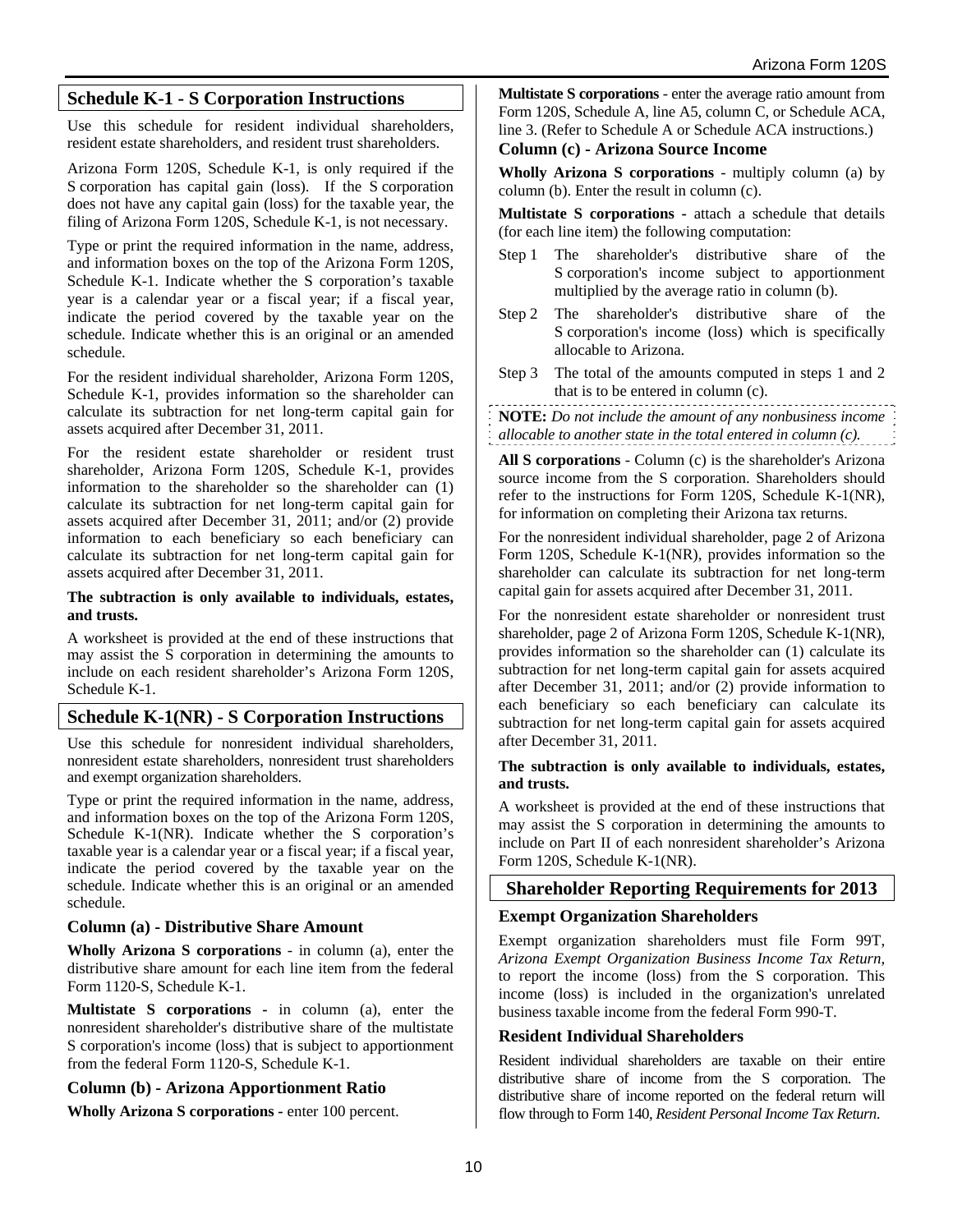#### **Nonresident Individual Shareholders**

Nonresident individual shareholders of S corporations operating in Arizona are subject to Arizona income tax on their distributive share of the income (loss) earned by the S corporation in Arizona. Refer to Arizona Form 120S, Schedule K-1(NR). Nonresident shareholders must file Arizona Form 140NR, *Nonresident Personal Income Tax Return*, to report this income (loss).

**Composite return:** The Arizona Department of Revenue will accept a composite return on Arizona Form 140NR for nonresident individual shareholders so long as the return includes ten or more participating members.

Refer to Arizona Individual Income Tax Ruling ITR 13-2 for more information regarding filing a composite return on Arizona Form 140NR.

## **Estate and Trust Shareholders**

Shareholders that are estates or trusts are taxable on their entire distributive share of income from the S corporation. Resident trust or estate distributive share income will flow through to Arizona Form 141AZ, *Arizona Fiduciary Income Tax Return*. Nonresident estate or trust distributive share income should be reported on Schedule A of Arizona Form 141AZ, *Arizona Fiduciary Income Tax Return*.

## **Worksheet for Net Long-Term Capital Gain Subtraction for Assets Acquired After December 31, 2011**

|                                                    | Net long-term capital gain (loss) as reported on       |                 | (a)                   | (b)                     | (c)                  |
|----------------------------------------------------|--------------------------------------------------------|-----------------|-----------------------|-------------------------|----------------------|
| federal Schedule D (or other form/schedule) and    |                                                        |                 |                       |                         |                      |
| included in the distributive share amount.         |                                                        |                 | Net long-term capital | Net long-term capital   |                      |
|                                                    |                                                        |                 |                       | gain (loss) included in | gain (loss) included |
|                                                    | Enter the total net long-term capital gain (loss) from |                 | Net long-term         | column (a) from assets  | in column (a) from   |
| the following forms in each applicable column. See |                                                        | capital gain    | acquired before       | assets acquired after   |                      |
| instructions on the following page.                |                                                        | $(\text{loss})$ | January 1, 2012       | December 31, 2011       |                      |
| $\mathbf{1}$                                       | Long-term capital gain (loss) reported on              |                 |                       |                         |                      |
|                                                    | federal Schedule D from Form(s) 8949.                  |                 |                       |                         |                      |
|                                                    | Combine the amounts and enter the total.               | 1               |                       |                         |                      |
|                                                    |                                                        |                 |                       |                         |                      |
|                                                    |                                                        |                 |                       |                         |                      |
| $\overline{2}$                                     | Form(s) 6252 Installment Sale Income                   | 2               |                       |                         |                      |
|                                                    |                                                        |                 |                       |                         |                      |
|                                                    |                                                        |                 |                       |                         |                      |
| 3                                                  | Form(s) 8824 Like-Kind Exchanges                       | 3               |                       |                         |                      |
| $\overline{4}$                                     | Pass-through from Estate, Partnership, and/or          |                 |                       |                         |                      |
|                                                    | Trust - from Arizona Form 141AZ or                     |                 |                       |                         |                      |
|                                                    | Arizona Form 165, Schedule K-1 or                      |                 |                       |                         |                      |
|                                                    | Schedule K-1(NR).                                      | 4               |                       |                         |                      |
|                                                    |                                                        |                 |                       |                         |                      |
| 5                                                  | Any other long-term capital gain (loss)                | 5               |                       |                         |                      |
| 6                                                  | Subtotal: add lines 1 through 5 in each                |                 |                       |                         |                      |
|                                                    | column, and enter the total.                           | 6               |                       |                         |                      |
| $\tau$                                             | Available long-term capital loss carryover.            |                 |                       |                         |                      |
|                                                    | Enter the amount, if any, in each column.              | 7               |                       |                         | 0.00                 |
| 8                                                  | Net long-term capital gain (loss).                     |                 |                       |                         |                      |
|                                                    | Subtract line 7 from line 6 and enter the              |                 |                       |                         |                      |
|                                                    | difference in each column.                             |                 |                       |                         |                      |
|                                                    | For each shareholder, enter the distributive           |                 |                       |                         |                      |
|                                                    | share of the amounts from line 8 on                    |                 |                       |                         |                      |
|                                                    | Arizona Form 120S, Schedule K-1 or                     |                 |                       |                         |                      |
|                                                    | Schedule K-1(NR).                                      | 8               |                       |                         |                      |

 $\Box$  Original return  $\Box$  Amended return

Please see the instructions on the following page.